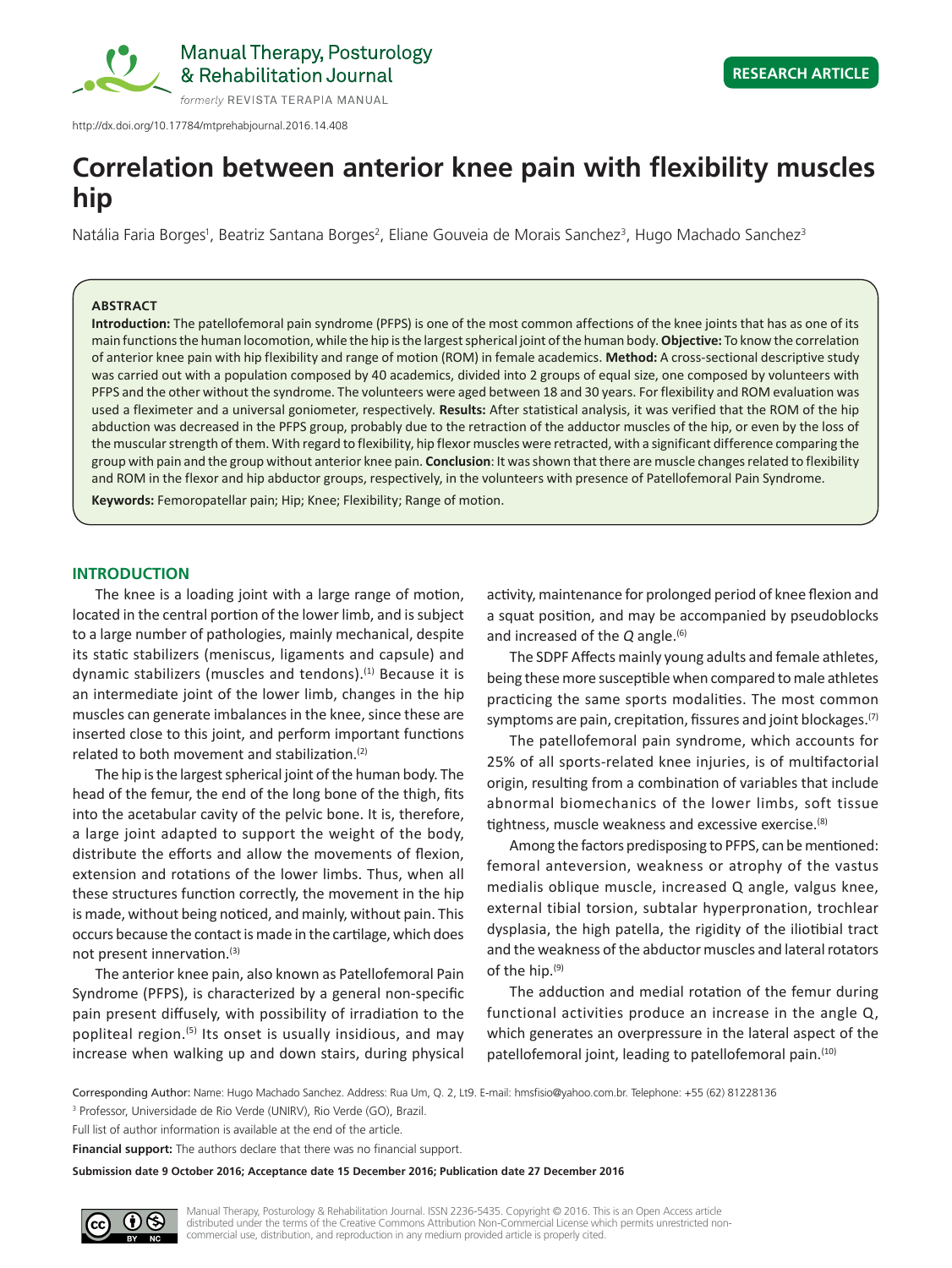

The diagnosis of a patient with patellofemoral pain requires a thorough physical examination based on a complete history. The nature of the injury and specific physical findings, including a detailed examination of the retinacular structure around the patella, identified more accurately the specific source of anterior knee pain or instability. Radiographs should include a standard 30 degree to 45 degree axial view of the patella and a precise lateral radiograph.<sup>(11)</sup>

Conservative treatment leads to relief of symptoms in most patients and generally includes strengthening exercises (with emphasis on the vastus medialis oblique muscle, one of the vastus medialis portions), muscle stretching, motor control, therapeutic modalities, and anti-inflammatory use<sup>(12)</sup>; however, there is no objective data to determine the best conservative approach to this syndrome, since the quadriceps femoral muscle strengthening performed on an open and a closed kinetic chain are considerably different.<sup>(13)</sup>

Therefore, the current study aimed to correlate anterior knee pain with flexibility and range of motion of the hip in female academics.

## **METHODS**

This is a descriptive cross-sectional study. According to the Resolution 466/12 of the National Health Council of the Ministry of Health, this project was approved by the Research Ethics Committee of the "Universidade de Rio Verde – UniRV" and the identity of the people evaluated was not disclosed at all, but only the data obtained. The information collected through the evaluation was archived with the researchers.

The research was conducted at the Clinical School of Physiotherapy of the UniRV (Universidade de Rio Verde), located in the city of Rio Verde – Goiás, and had duration of 20 minutes for evaluation of each volunteer, and the stipulated time was 14h 40minutes. The suit worn by them was gym clothes. The population of this study was composed of 40 academics of the UniRV, aged between 18 and 30 years, divided into two groups of equal size, being composed of academics with PFPS (group with pain), diagnosed by special tests performed by qualified professionals, and the other group by academics without PFPS (group without pain).

Inclusion criteria were female between 18 and 30 years old, university students who accepted to participate in the study, with PFPS constant over 3 months (confirmed by the positivity of the femur-patellar compression test and the Femur-patellar friction), practicing physical activity and signed the free and informed consent form.

On the other hand, the exclusion criteria were academic who are not enrolled in the Physiotherapy course of the UniRV or who did not accept to participate in the study, with age under 18 years or above 30 years, sedentary, volunteer who had other associated lesions such as ligaments, meniscal or osteomioarticular injuries, volunteers who underwent knee or hip surgeries, pregnant women, and persons with a body mass index above 40.

The data collection was done only after acceptance and signing of the Informed Consent Term clarifying doubts that may arise about the evaluation to be applied.

Data collection was performed by the researchers, after training, through the goniometer, which is an instrument used to quantify the amplitude of the angles formed by the joints in several movements, and through the fleximeter, equipment that was used to assess flexibility, providing the values in degrees.

The goniometric evaluation was performed by two evaluators, one responsible for reading the goniometer and another responsible for stabilizing the hip joint, and the goniometer reading was expressed in degrees. The evaluator responsible for reading placed the goniometer at the recommended test position and followed the movement of the joint to the maximum amplitude reached by the evaluated and, at the end of the movement, read the instrument, which was recorded in an individual file.

The goniometry of the hip flexion movement is made in the dorsal decubitus position with the knee flexed, the goniometer arm was in the medial line of the trunk, the movable arm on the lateral surface of the thigh, the axis at the greater trochanter level, and the movement was moving the leg toward the trunk, being normal angle from 0 to  $125^{\circ}$ .<sup>(14)</sup> The hip extension movement is made in the ventral decubitus with the knee extended, the fixed arm in the median line of the trunk, the movable arm in the lateral part of the thigh, the axis at the greater trochanter level, making a movement to raise the maximum of the leg, being normal angle from 0 to 10º. The abduction movement of the hip is made in dorsal decubitus with extended knee, fixed arm on the line drawn between the antero-superior iliac spine (ASIS), movable arm on the anterior region of the thigh, axis on ASIS, doing abduction movement, being normal angle from 0 to 45º. The adduction movement of the hip is made in dorsal decubitus with extended knee in the leg that was not test in abduction, fixed arm on the line drawn between the ASIS, movable arm on the anterior thigh, axis on the ASIS, approaching the leg tested from the other, being normal angle from 0 to 15º.

The internal rotation of the hip is made with the individual sitting with the legs hanging, fixed arm in the anterior midline of the tibia, movable arm in the anterior midline of the tibia, axis in the anterior face of the patella, making the movement of the leg to the outside, being normal angle from 0 to 45º. The external rotation of the hip is made with the individual sitting with the legs hanging, fixed arm in the anterior midline of the tibia, movable arm in the anterior midline of the tibia, axis in the anterior face of the patella, making the movement of the leg to the inside, being normal angle from 0 to 45º.

For flexibility assessment, using the fleximeter, the hip extension movement was performed with the individual in the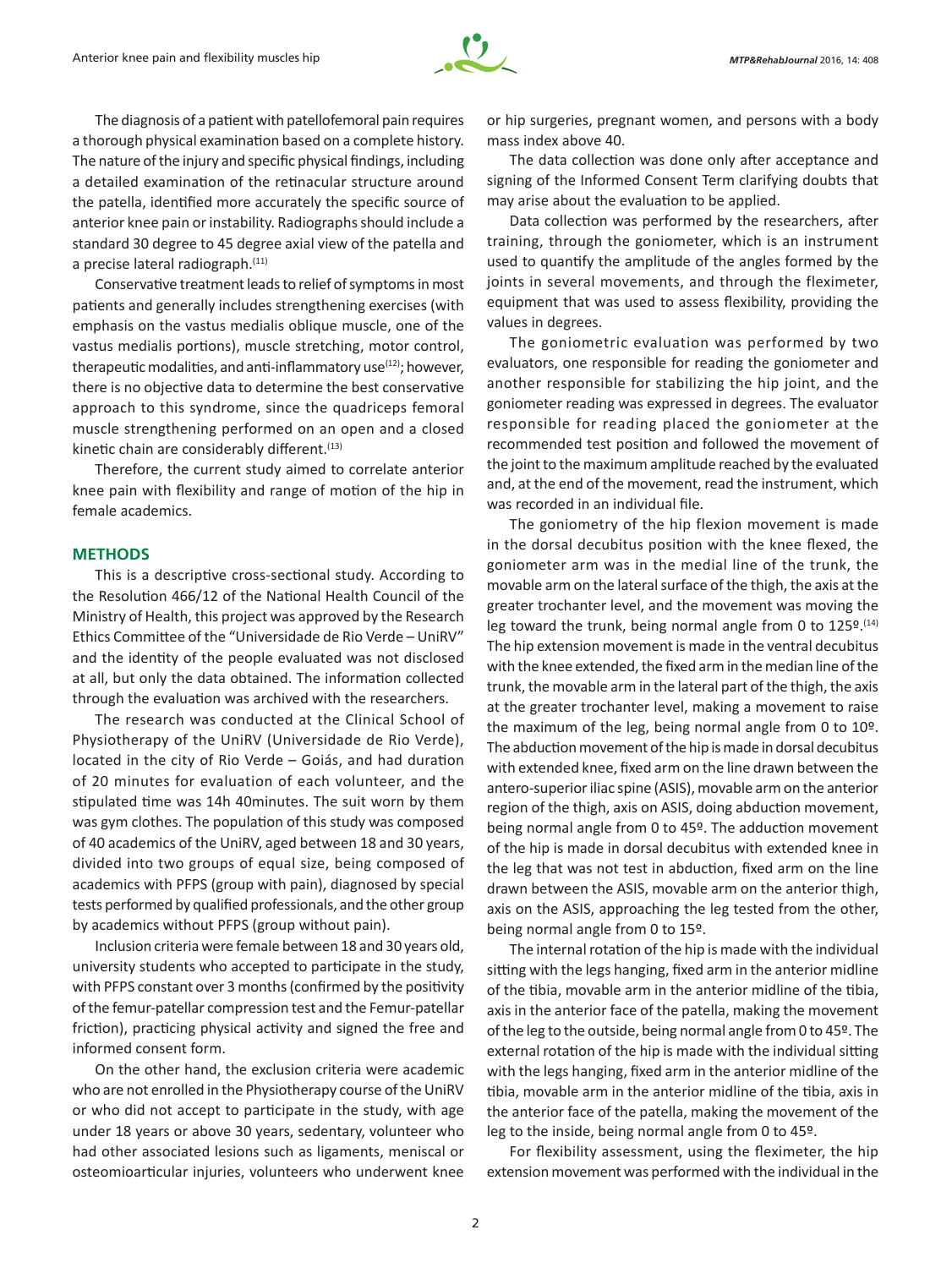

ventral decubitus, making the hip extension movement with the knee extended, stabilizing the pelvis and the fleximeter was fixed on the lateral face of the distal part of the thigh, being the normal angle from 0 to  $10<sup>°</sup>$ .<sup>(15)</sup> The hip flexion movement was performed with the individual in the ventral decubitus, making the hip flexion movement with the knee Of the leg tested and the fleximeter was fixed on the lateral face of the distal part of the thigh, being the normal angle from 0 to 125º.

The abduction movement was in lateral decubitus with the leg to be tested facing upwards, and the individual made the abduction movement, and the fleximeter was fixed on the posterior face of the distal part of the thigh, being the angle from 0 to 45º. The adduction movement was in lateral decubitus and the evaluated member was upward, and the individual made the adduction movement with the evaluated leg jumping out of the stretcher, and the fleximeter was fixed on the posterior face of the distal part of the thigh, being the normal angle from 0 to 15º.

The internal rotation of the hip was made with the individual seated on the stretcher, with the segment to be measured extended, and made the internal rotation movement with the foot, and the fleximeter was positioned on the sole of the foot, being the normal angle from 0 to 45º. The external rotation of the hip was made with the individual seated on the stretcher, with the segment to be measured extended, and made the external movement with the foot, and the fleximeter was positioned on the sole of the foot, being the normal angle from 0 to 45º.

The quantitative data were organized and analyzed for frequency of occurrence and the results were presented through graphs and tables, using the data tabulation program. Student t test was used to compare ROM values and hip flexibility between groups. The program used for the calculation was the SPSS 22.0 and were considered significant values of p<0.05.

## **RESULTS AND DISCUSSION**

Forty academics with a mean age of 21±2.54 years were evaluated, with the objective of evaluating the ROM and flexibility of the hip muscles.

It is known that the involvement of the proximal musculature of the patellofemoral joint can contribute to the development of PFPS.

Regarding ROM, a statistically significant difference was observed ( $p = 0.049$ ) in the abduction of the volunteers with PFPS, that is, the abduction movement was diminished in these individuals, from this it can be understood that the adductor muscles are retracted causing the mentioned ROM decrease. Such comparisons between the ROM of the group with and without pain are shown in Table 1.

Corroborating with the present study, Cabral et al. (12), observed the ROM can be diminished by several factors, such as the shortening and loss of muscle strength. In the

patients evaluated by the authors, it can be inferred that muscle shortening occurred because the leg extension was performed more easily after the treatment, since the shortening evaluation was made with the active contraction of the patient.

The study carried out by Miyamoto, Soriano and Cabral<sup>(16)</sup> evaluated the ROM and the shortening of the ischiotibial muscles of patients with PFPS, being verified retraction of this muscular group and significant improvement after the treatment. In the present study, no statistically significant difference was found in ROM of flexion, which would represent the retraction of the hamstrings. Such difference in results could be due to the fact that the present study did not perform effective treatment to verify the efficacy of this in the pain, it only verified the presence or not of ROM alteration, whereas in the work of Miyamoto, Soriano and Cabral<sup>(16)</sup>, was verified the efficacy of the hamstring elongation in the treatment of PFPS.

The most obvious function of the hip adductor muscles is the production of the adduction torque in the frontal plane. (17) In the sagittal plane the adductor muscles from a position of 50 to 60 degrees of hip flexion has an extensor movement and is capable of generating an extension torque. It also has an internal rotator component, and thus can act in the formation of a knee valgus on the femoral component. The increased valgus promotes a greater force resulting from lateralization of the patella, increasing the contact between the lateral facet of the patella and the lateral femoral condyle. Because it has an important extensor torque, such shrinkage verified in the current study may also interfere with flexion ROM as cited in the study of Miyamoto, Soriano and Cabral.<sup>(16)</sup>

The study of Tyler et al.<sup>(18)</sup> cited by Nakagawa et al.<sup>(9)</sup>, with 35patients with PFPS, undergoing a 6-week treatment program, composed of hip strengthening and flexibility exercises in open and closed kinetic chain, in which was reported the association of the gain of 35% of muscle strength of the hip flexors and increase in flexibility of the iliopsoas muscle and the iliotibial band with the success of the treatment.

A result that could be expected is the reduction of the ROM in adduction, which would represent the retraction of the iliotibial tract/tensor fasciae latae muscle, because according

**Table 1.** Description of the ROM values and the comparison between the groups.

|                          | <b>Without pain</b> | <b>With pain</b> | t test   |
|--------------------------|---------------------|------------------|----------|
| Flexion                  | $99.5 \pm 11.2$     | $95.6 \pm 18.4$  | 0.573    |
| Extension                | $20.8 + 7.0$        | $22.5 + 9.1$     | 0.481    |
| Internal Rotation        | $29.6 + 5.5$        | $26.2 + 7.4$     | 0.134    |
| <b>External Rotation</b> | $25.2 + 5.7$        | $22.2 + 8.2$     | 0.317    |
| Abduction                | $32.2 + 5.6$        | $26.6 \pm 7.8$   | $0.049*$ |
| Adduction                | $24.4 + 7.4$        | $27.3 \pm 5.8$   | 0.28     |
| .                        |                     |                  |          |

 $*$  p < 0.05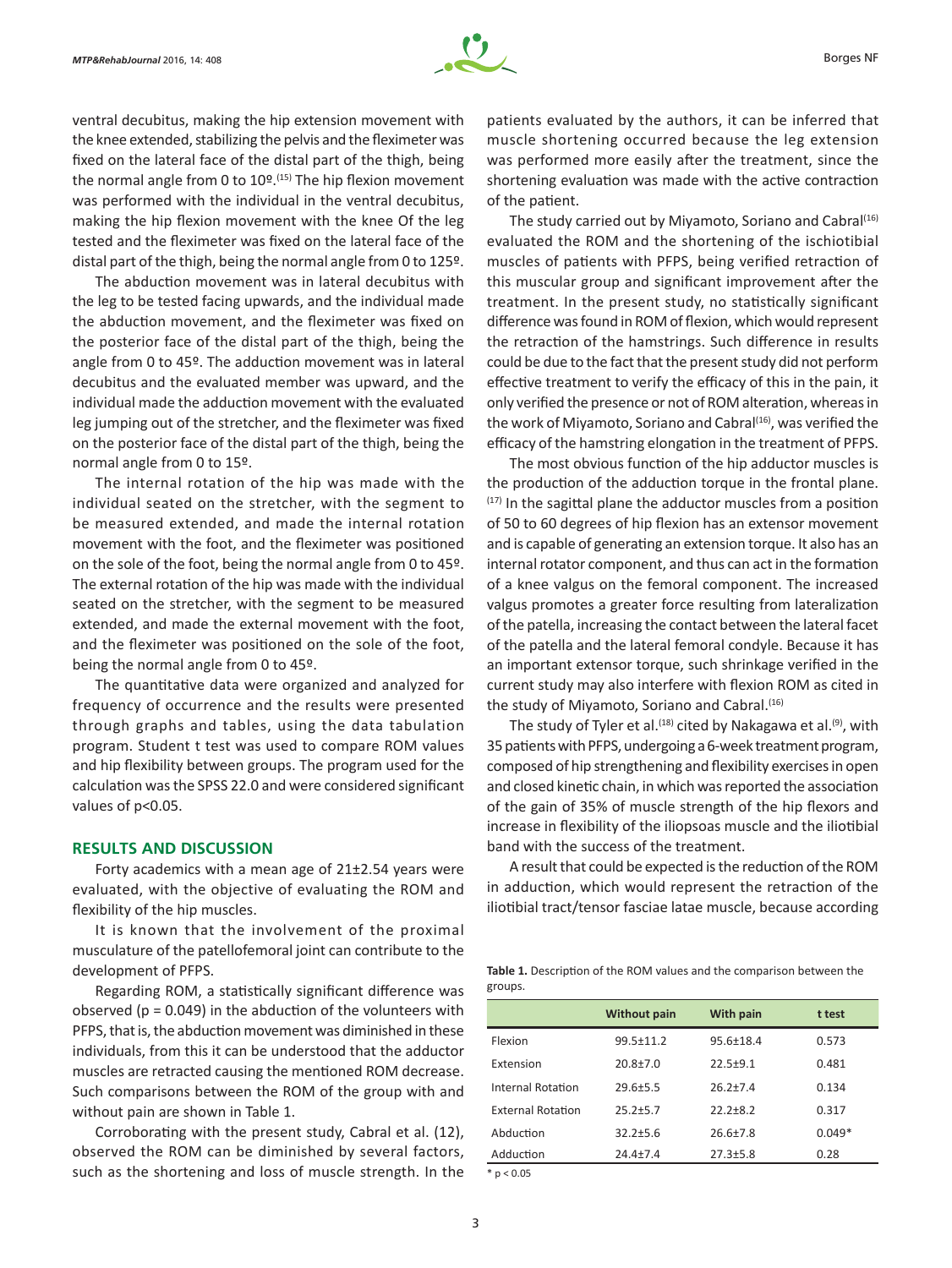

to Nakagawa et al. $(9)$  the normalization of the flexibility of the iliotibial tract/tensor fasciae latae muscle and the flexors muscle of the hip decreased the pelvic anteversion, as well as medial rotation of the femur, positively influencing the alignment of the patellofemoral joint. Another theory is that the shortening of the iliotibial tract/tensor fasciae latae muscle may predispose to PFPS because its distal fibers are inserted in the lateral facet of the patella and, once shortened, would laterally pull it, increasing the stress on the lateral facet of the patella on this articulation. An explanation for the absence of ROM decrease in adduction would be a significant decrease already found in ROM in abduction, since this as previously mentioned may be caused by adductor retraction, which is extremely potent from the point of view of postural maintenance, composed of five strong muscles, because the composition of this group is primarily muscle fibers type I, with high fatigue strength and with greater potential for muscular retraction.

In this study, the flexibility of the hip flexor muscles in the with PFPS was decreased in the statistical analysis, that is, the hip flexor muscles of this group are retracted. Table 2 presents the results of flexibility, demonstrating the decrease of flexibility in flexors.

In relation to flexibility, Nakagawa et al $^{(9)}$  reported that the maximal isometric force of the abductor muscles and lateral rotators of the hip, in addition to the flexibility of the quadriceps muscles in 30 patients with PFPS, was smaller and less flexibility of the gastrocnemius, soleus, hamstrings and quadriceps muscles was found.

Another study that also analyzed the decrease of flexibility was the one of Cabral et al.<sup>(12)</sup>, which aimed to study the efficacy of the muscle stretching in the recovery of patients with PFPS. In their studies were evaluated 20 sedentary females divided into two groups, being G1 in which was realized the muscle stretching of the posterior chain by the global postural reeducation technique and in G2 was realized the stretching of the hamstrings and gastrocnemius muscles. The treatment was performed in two weekly sessions in eight weeks. The results showed that both groups had improved functional capacity, but only G1 reported a decrease in pain intensity and flexibility when compared to G2, which suggests that the stretching exercise, especially the global, should be indicated for patients with PFPS.

When assessing the muscles that perform the flexion, it is observed that the iliopsoas is one of the primary motors. The iliopsoas muscle attaches anteriorly to the femoral head and is a powerful flexor of the hip both of the femur over the pelvis and of the pelvis over the femur, but from the anatomical position the muscle is not an efficient rotator. In the position with the abducted hip, the iliopsoas muscle assists lateral rotation. The tensor fasciae latae muscle is also a flexor and a primary abductor of the hip, besides being a secondary medial rotator of the hip. As indicated by its name, the tensor fasciae **Table 2.** Description of the values of flexibility and comparison of it between groups.

|                              | <b>Without pain</b> | <b>With pain</b> | t test   |
|------------------------------|---------------------|------------------|----------|
| Flexion                      | $92.1 + 6.6$        | $81.2 + 15.6$    | $0.022*$ |
| Extension                    | $23.5 + 9.5$        | $27.8 \pm 10.4$  | 0.221    |
| Internal Rotation            | $79.2 + 11.3$       | $18.8 + 18.0$    | 0.958    |
| <b>External Rotation</b>     | 38.8±18.4           | $29.1 + 12.2$    | 0.137    |
| Abduction                    | $57.5 + 9.1$        | $59.2 \pm 14.4$  | 0.727    |
| Adduction                    | $20.2 + 15.6$       | $13.1 \pm 6.0$   | 0.206    |
| $\ddot{\phantom{a}}$ . A A F |                     |                  |          |

 $*$  p < 0.05

latae muscle increases the tension in whole the fasciae latae. Tension passed inferiorly through the iliotibial tract helps to stabilize the lateral side of the knee extended. In addition it also participates in the lateralization of the patella. $(17)$ The influence of the tensor fasciae latae muscle on the ROM was not verified, however, as pointed out in the studies of Miyamoto, Soriano and Cabral<sup>(16)</sup>, this is a muscle that, when retracted, pulls the patella laterally and causes the appearance of femur‑patellar pain, and since this muscle also has flexor function, its retraction was demonstrated in the present study when it was evaluated the flexibility of the hip flexors.

The rectus femoris muscle is responsible for about one third of the isometric flexor torque, in addition, it is a primary extensor of the knee and acts by pulling the patella superiorly, increasing its friction in the trochlear groove, generating a wear of the femur-patellar joint and consequent pain in this joint. $(9)$ 

# **CONCLUSION**

After analyzing the obtained results, it was observed that there are muscular alterations of the hip of the volunteers with PFPS, suggesting a possible relationship between the pain and hip changes. In the analogy of the range of motion of this study, it was observed an alteration in the hip abduction movement, which it is decreased, so that the hip adductor muscles may be retracted or with loss of muscle strength. In relation to flexibility, hip flexor muscles were retracted in this study, with a significant difference comparing the group with pain and the group without anterior knee pain.

Therefore, due to the relevance of this study, it should contribute with new research about the relations between the musculoskeletal alterations of the hip of the volunteers with PFPS.

#### **AUTHOR'S CONTRIBUTION**

NFB: data collection, review, manuscript preparation; BB: bibliographic search, revision, manuscript preparation; EGMS: guidance, review, preparation of the manuscript; HMS: guidance, review, statistical analysis

#### **CONFLICTS OF INTEREST**

The authors declare that there was no conflict of interest.